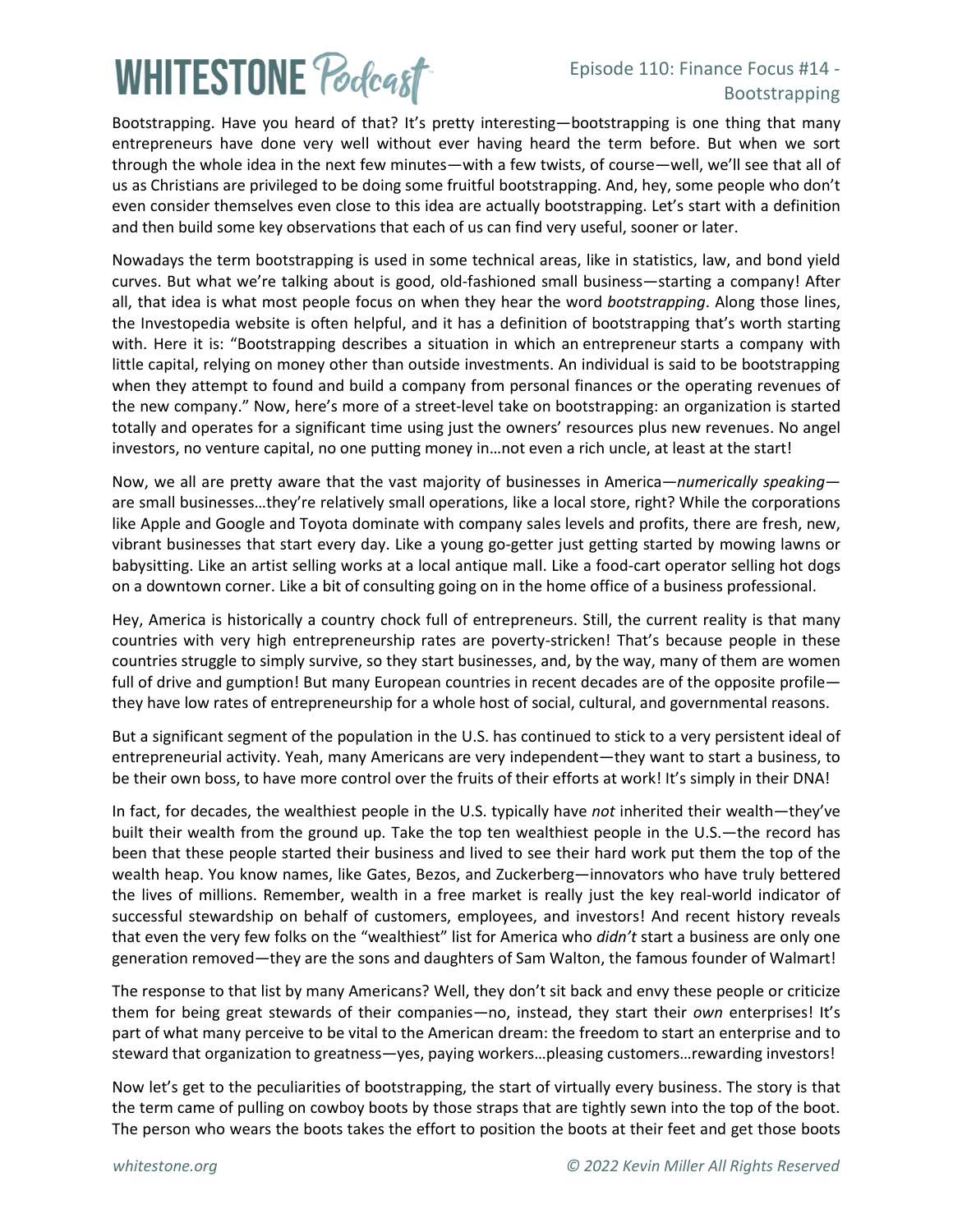## **WHITESTONE Poclast**

on by pulling vigorously on the two straps on the either side of the boot. Then they're literally off and running—because they pulled their boots on by the bootstraps, by their own efforts and resources!

So, let's talk about the pure money dimension of bootstrapping. That's when the founders use only *personal resources* to make the business start. No other investors. No bank loans to the business. Wait, you say, what about using personal credit cards? Well, that's a bit of a gray area, for sure, but many would say that's still bootstrapping when using *personal* credit cards, not using *company* borrowing.

Then there's the founder's *contributing the free use of resources* already being paid for, like home-office space and desks and laptops and other types of work areas. Yes, that's like the giant Hewlett-Packard you know, H-P laptops—yes, famous for starting in co-founder David Packard's garage!

How about keeping *operating costs* really low? "Pinching pennies." Doing without. Scraping by. Putting off unnecessary purchases. That's typical for bootstrapping! Same with *astutely managing inventory*, if the company sells physical products, but it's harder to do when the company needs depth and selection in its product line. That can require some significant resources. But even so, Michael Dell propelled his company ahead with a classic move: thirty years ago, customers used Dell's innovative internet interface to pre-order and prepay for their self-customized computers! Hey, with savvy entrepreneurs, informed creativity makes ways to keep early control of their efforts away from meddling bankers and investors.

So, let's summarize…what's bootstrapping all about? Well, several key things. Yes, keeping vital control early while crafting product-market fit. While honing marketing and improving operations. While getting ready to much more efficiently raise money through loans or investors. Yes, perhaps even *never* having to use other people's money—OPM—because personal resources and then revenue made it all work such that the bootstrapper started a business that *never* ended up needing outsiders' money!

Now, hold on, let's back up to what's probably the most important factor. Yes, here's the somewhat hidden yet very often the most valuable contribution to a bootstrapping effort—what's called *sweat equity*. That's the founder's background, the experience, the innovation, the thinking, the motivation, the drive, the wisdom, the discernment, the late nights, the perseverance. That all can combine together to create an utterly unique effort that's often the crucial difference between failure and huge success!

Here's the truth: sweat equity is not about being created equal, it's about what's done afterward! In fact, truly successful founders have often paid special attention to building the skills, the knowledge, the wisdom to succeed at bootstrapping. Of course, not everybody is a Gates or a Bezos. But wait a minute! The Christian standard is not a "Gates standard" or a "Bezos standard." Our standard is the "partnering with God standard." And this is true for *all* our spheres of life. It's not limited to just church work or even bootstrapping a business—it starts with God giving each of us our peculiar giftings, including "the measure of faith God has assigned!" (Romans 12:3) Then we take it from there—indeed, doing all the very things that bootstrappers do. We do our part building on the foundation of Christ…we gather meaningful experience…we work to gain understanding…yes, we put in sweat equity. That positions us to bootstrap into witness to others in our spheres of influence. We each run our own undertakings that do business for God's Kingdom. But we do this in concert with the Holy Spirit's direction!

Hey, we should be *expectant* that God has specific plans for us. Just like a business startup, we're to be aware that our sweat equity in our vocations, careers, and families is poised for *bootstrapping for God's Kingdom* at little to no additional cost or effort—we're poised and ready with a witness or a word of encouragement. The question is: are we expectantly building towards our God-orchestrated moments, ready to bootstrap for eternal results? In the Christian life, God is our partner, and no effort, event, or experience is wasted. But our willingness and readiness to bootstrap is crucial to the equation. Are you constantly looking to bootstrap your faith, your background, your experience into the extraordinary purposes of God, purposes that emerge out of the seeming ordinariness of life? Now, that's crazy good!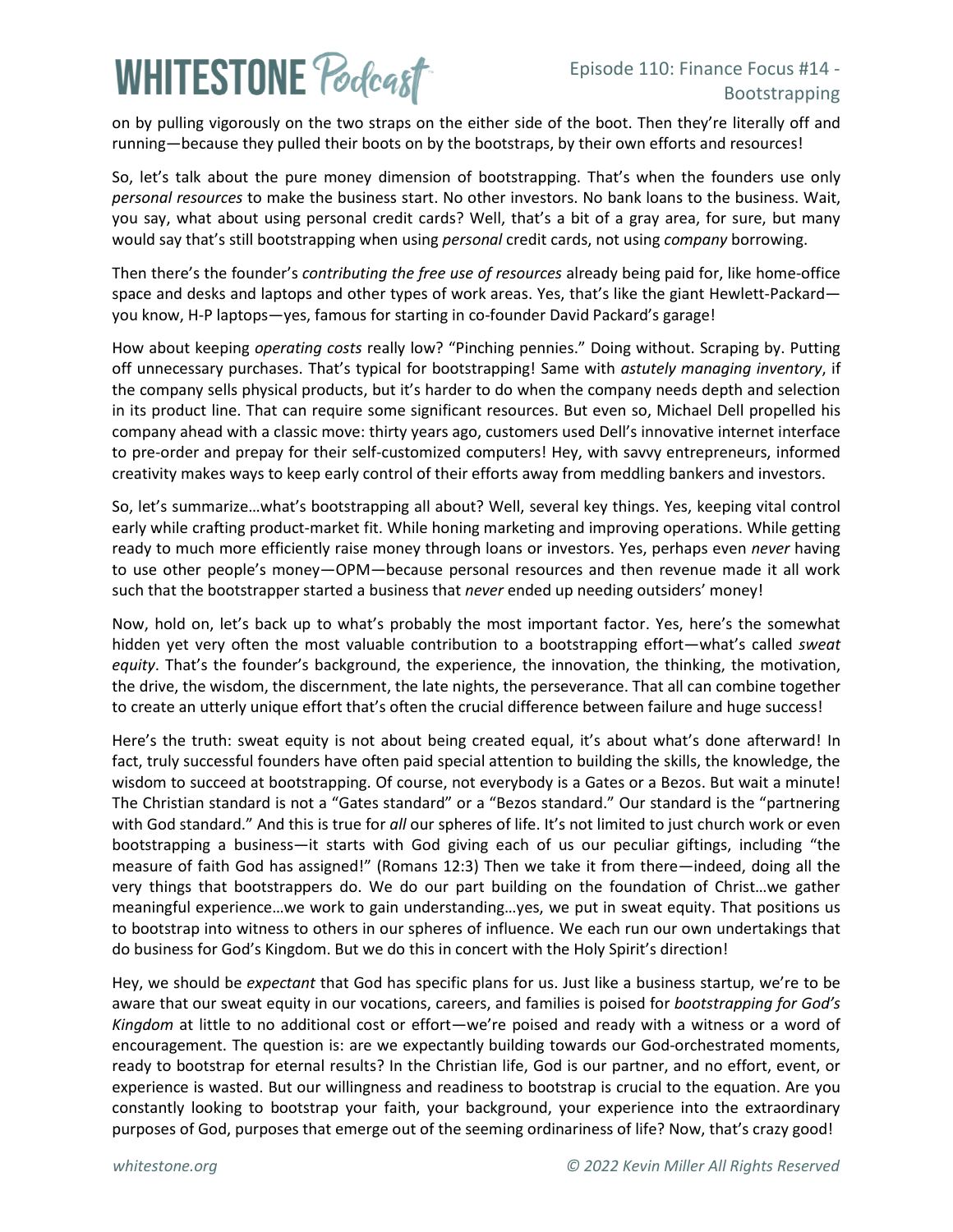

## *A&A: Application & Action*

1. Bootstrapping takes the courage to step out and take the risks of losing hard-earned savings or of the possible ridicule of failure. But there's a fine line between true fact-based courage and foolhardy confidence. Think of successful bootstrappers, from a Bill Gates to someone you personally know. Describe the five characteristics you believe are most key to successful bootstrapping.

2. Think about the enterprise or project that God has currently aligned you with, entrusted to you, or given you passion for. Your role at work, your small business, your role at church…whatever it is! Are you perhaps complacent in certain areas of that, instead of pouring sweat equity? In what new ways can you sacrifice to bootstrap something fresh into existence?

3. Are you thoughtfully, constantly ready to bootstrap for eternal purposes in the midst of seemingly ordinary circumstances? Are you personally expectant for the extraordinary purposes of God and His Kingdom, ready with every one of your sweat-equity resources? Be specific.